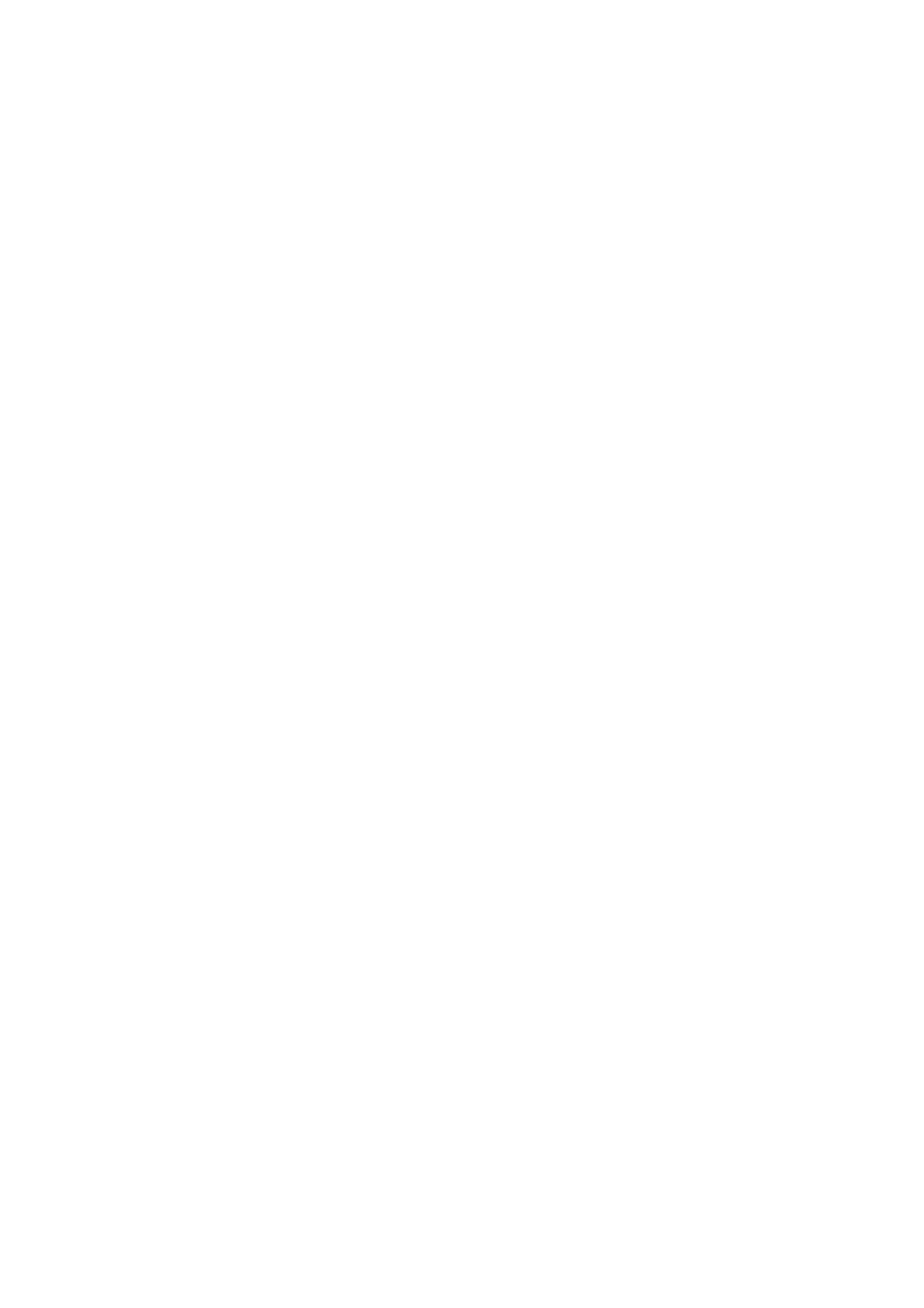# **Introduction**

## **The Public Interest Advocacy Centre**

The Public Interest Advocacy Centre (PIAC) is an independent, non-profit legal centre based in New South Wales. Established in 1982, PIAC tackles systemic issues that have a significant impact upon disadvantaged and marginalised people. We ensure basic rights are enjoyed across the community through litigation, public policy development, communication and training.

PIAC is funded from a variety of sources. Core funding is provided by the NSW Public Purpose Fund and the Commonwealth and State Community Legal Services Program. PIAC also receives funding from the NSW Government for its Energy and Water Consumers Advocacy Program and from private law firm Allens for its Indigenous Justice Program. PIAC also generates income from project and case grants, seminars, donations and recovery of costs in legal actions.

# **Energy and Water Consumers' Advocacy Program**

The Energy + Water Consumers' Advocacy Program (EWCAP) represents the interests of lowincome and other residential consumers of electricity, gas and water in New South Wales, developing policy and advocating in energy and water markets. PIAC receives policy input to the program from a community-based reference group whose members include:

- Council of Social Service of NSW (NCOSS);
- Combined Pensioners and Superannuants Association of NSW;
- Ethnic Communities Council NSW;
- Salvation Army:
- Physical Disability Council NSW;
- Anglicare;
- Good Shepherd Microfinance;
- Financial Rights Legal Centre;
- Affiliated Residential Park Residents Association;
- Tenants Union; and
- Mission Australia.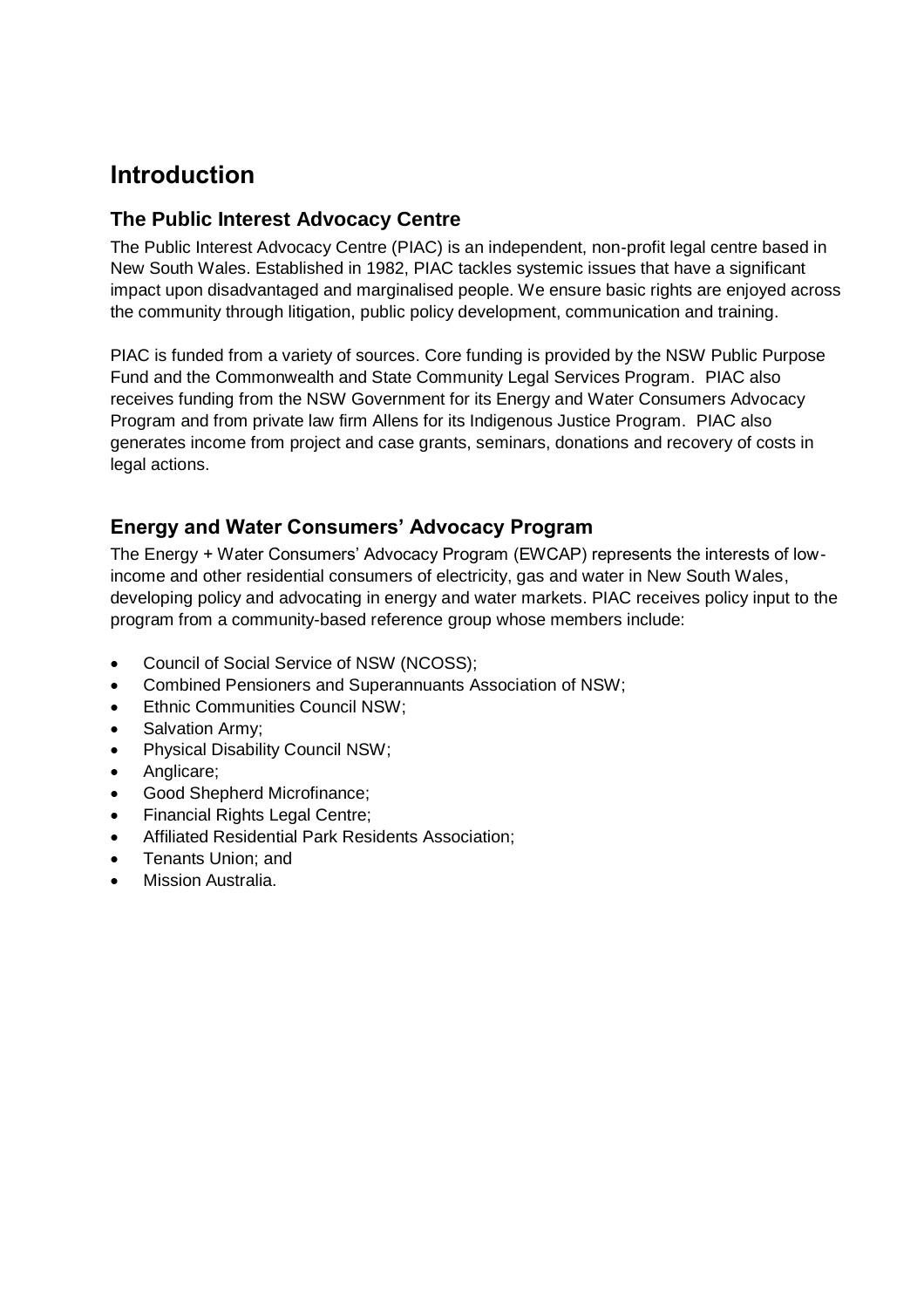# **Priorities for energy reform**

## **Average household energy bills must, and can, be reduced**

PIAC's view is that energy is an essential service, so it should be affordable for everyone, and it could be. PIAC believes it is possible to reduce household energy bills by 25% by 2025. Key to this is focusing on six priority areas:

- 1. **Energy networks** must be managed efficiently, underpinned by effective regulation which ensures transparent decision making, appropriate risk sharing, and acceptable reliability at minimum cost to consumers. We already have a dependable interconnected electricity grid that will play a key role in delivering energy to, and between, consumers.
- 2. Reforms are needed to deliver effective competition and operation of the **wholesale energy market** and supporting services, while making the transition to cleaner energy sources. Australia has an embarrassment of energy resources, renewable and otherwise, and climate change means reducing our carbon emissions isn't optional.
- 3. There must be effective competition in energy **retail markets** so all consumers, not just those who have the means, have access to real choice between a range of options for energy services. Particular focus should be given to how retail markets can best support vulnerable and disadvantaged consumers, while recognising and addressing the inherent limitations of markets to achieve this goal.
- 4. Effective **supporting frameworks** are needed for disadvantaged and vulnerable consumers, that recognise that markets alone will not provide the support people need and in any case that people should not have to be engaged just to be able to afford their energy bills This includes better targeted and resourced concessions, rebates and hardship programs which provide the right assistance for those who need it, when they need it.
- 5. Disadvantaged and vulnerable consumers should be able to realise all the benefits of **energy efficiency and demand side technology,** with the same opportunities that others have for control over how they pay for, use, generate, and store energy, and not be limited by circumstance such as their income level or housing tenure.
- 6. Non-energy-specific policies should support, or at least not inhibit, affordable, sustainable supply and efficient consumption of energy. With other sectors increasingly interlinked with energy, governments, energy market institutions, businesses, consumer and community advocates and other stakeholders need to engage outside of the sector to ensure good outcomes for energy users.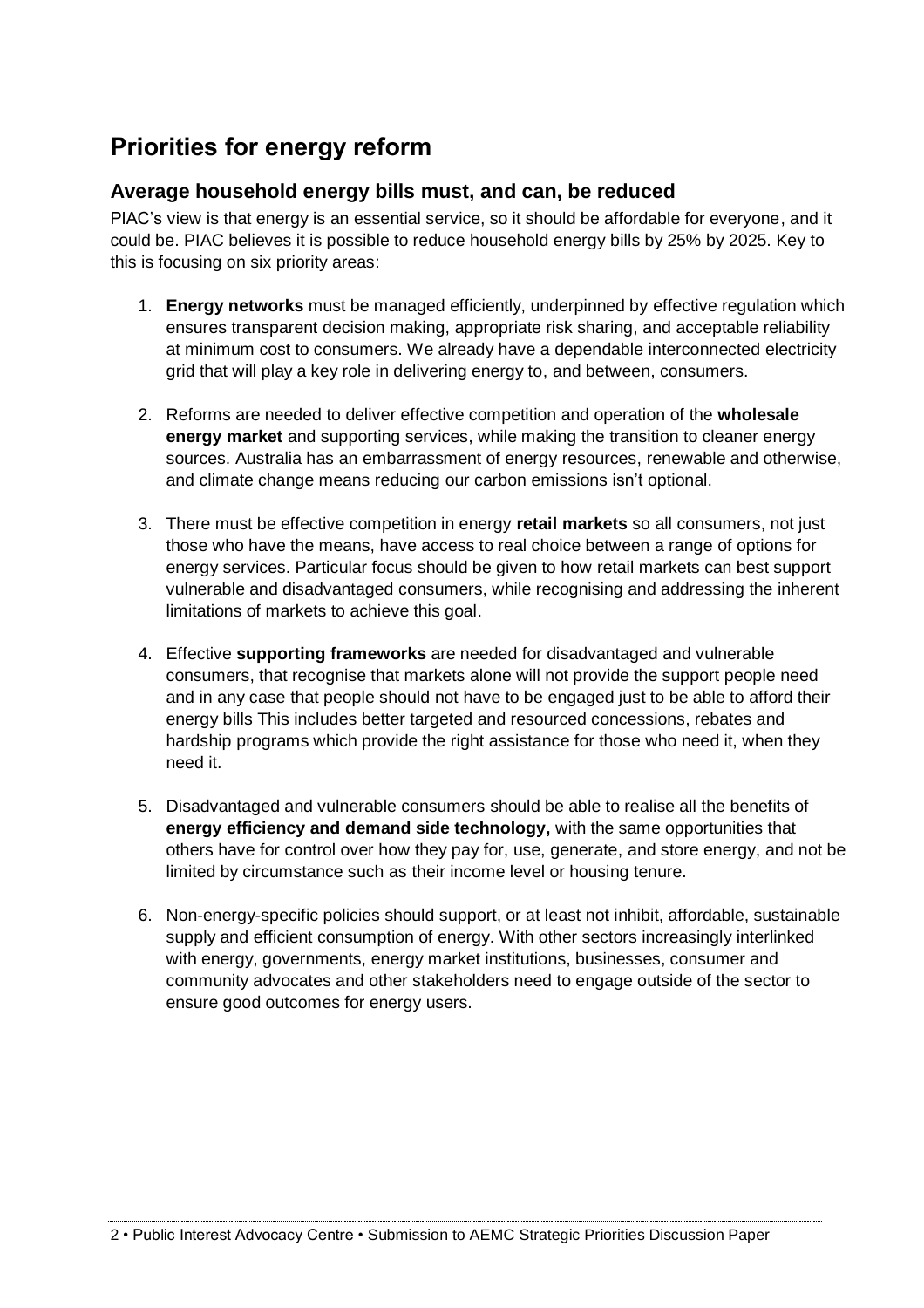# **Understanding contemporary consumer issues**

## **Consumers and the changing energy market**

Until this decade, energy consumers could very broadly be categorised into 'haves' and 'have nots'; they could either afford energy, and the tools to limit their usage if they so desired, or they couldn't.

Since then, deregulation, emergence of competition, innovation (particularly in relation to behindthe-meter energy technology), and escalation of energy prices have created the need for consumers to be thought of differently to just these two cohorts: in addition to social advantage, a consumer's level of engagement with the energy market now has a material impact on their energy outcomes.

An engaged consumer may be able to minimise their energy bills through a combination of retail churn, behind-the-meter technologies, and ongoing engagement in the form of paying their bills on time to access discounts. Conversely, a consumer that is not engaged, or is financially disadvantaged, is likely to consume more energy from the grid, purchased from a retailer to whom they pay a higher price by not accessing the cheapest deals.

Considering that the levels of engagement and advantage are not mutually inclusive, PIAC considers that consumers should be thought of in four cohorts, for the purposes of consumer protections and promoting competition that works for all consumers.



### **Figure 1 – Current consumer cohorts**

### **Advantaged/able, not engaged (AN)**

This consumer cohort is disengaged from the energy market. While they do experience the detriment of disengagement through suboptimal retail contracts, their relative social advantage means that they are usually able to absorb the financial detriment associated with these contracts. On the other hand, while these consumers are more able to absorb the detriment associated with their lack of engagement, they are still being punished with inefficiently high bills in a way their engaged counterparts are not. Many are also at risk of falling into the DN cohort if their circumstances change, and consumer protections need to cater to this risk.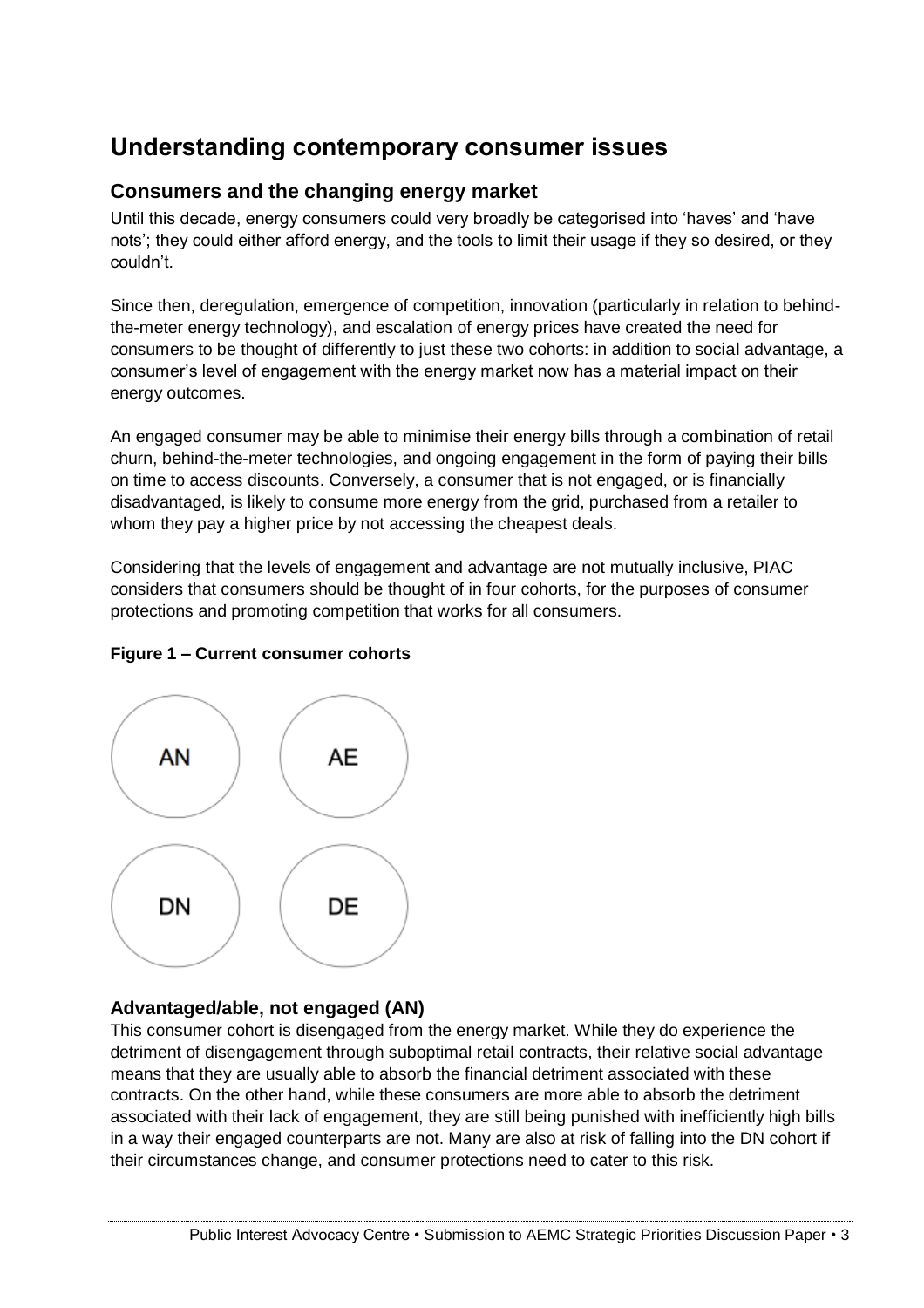#### **Disadvantaged/vulnerable, not engaged (DN)**

This consumer cohort is likely to have the worst energy outcomes. The combination of energy market disengagement and relative social disadvantage means that these consumers are unable or unlikely to take advantage of new energy technology or beneficial market contracts from energy retailers. They may use large volumes of high-priced energy that they are unable to afford. Competition frameworks should support them having the opportunity to benefit from engagement, but it is critical that supporting frameworks, including protections and concessions, should not require them to be engaged or assume that is an option for them. The goal should be to move people from the DN cohort to the AN cohort, while giving them the opportunity to move to the AE cohort but not obliging them to do so. Priority 4 (on p2 of this submission) should target this cohort.

### **Advantaged/able, engaged (AE)**

This energy consumer cohort is the only one broadly getting good outcomes today. The combination of energy market engagement and relative social advantage means these consumers choose, and can afford, to be adopters of energy technology such as solar PV, energy storage and demand management systems. Furthermore, their engagement with the energy means they are likely to be on retail energy market contracts that enable them to most effectively use this technology. Competitive opportunities for these consumers should be encouraged, while recognising they are, by and large, least at risk of disadvantage.

#### **Disadvantaged/vulnerable, engaged (DE)**

While this cohort still requires similar support to the DN cohort, their willingness to engage means they are able to ameliorate some impacts of social disadvantage through engagement with the energy market. The goal for this group should be giving them the same opportunities to benefit from competition in the same way that the AE cohort have, while affording them the protections available to the DN cohort. Priority 5 (on page 2 of this submission) should target this cohort.

# **Relative energy literacy**

Contributing to the distinction between consumers that are engaged and those who are not is what could be described as a decrease in relative energy literacy. This is related to the complexity of energy options in consumers' homes. Where there used to be a limited number of energy-based appliances types in homes, there are now more, and they work in more complicated ways; consider for example the recent advent off rooftop solar and the emerging markets for batteries and energy management tools.

The economics of energy use, including those long been taken for granted, have also changed and continue to do so. Home heating is a good example of this. Heating options and the related economic choices used to be relatively simple: gas heating was the most economical, then electric. This is no longer the case; for a number of reasons, the economics of appliance choice for home heating are now dependent on a variety of factors, and for most consumers the most cost-effective option is efficient electric. However, gas remains the cheaper option for a subset of household types, and there are pitfalls for all consumers in making the wrong decision as the least efficient electric options can still be the most expensive to run.

This additional complexity makes it very difficult for consumers that are not highly engaged to make the optimal economic decision when it comes to heating their houses. Correspondingly, consumer decisions about energy have become more complex and, the level of knowledge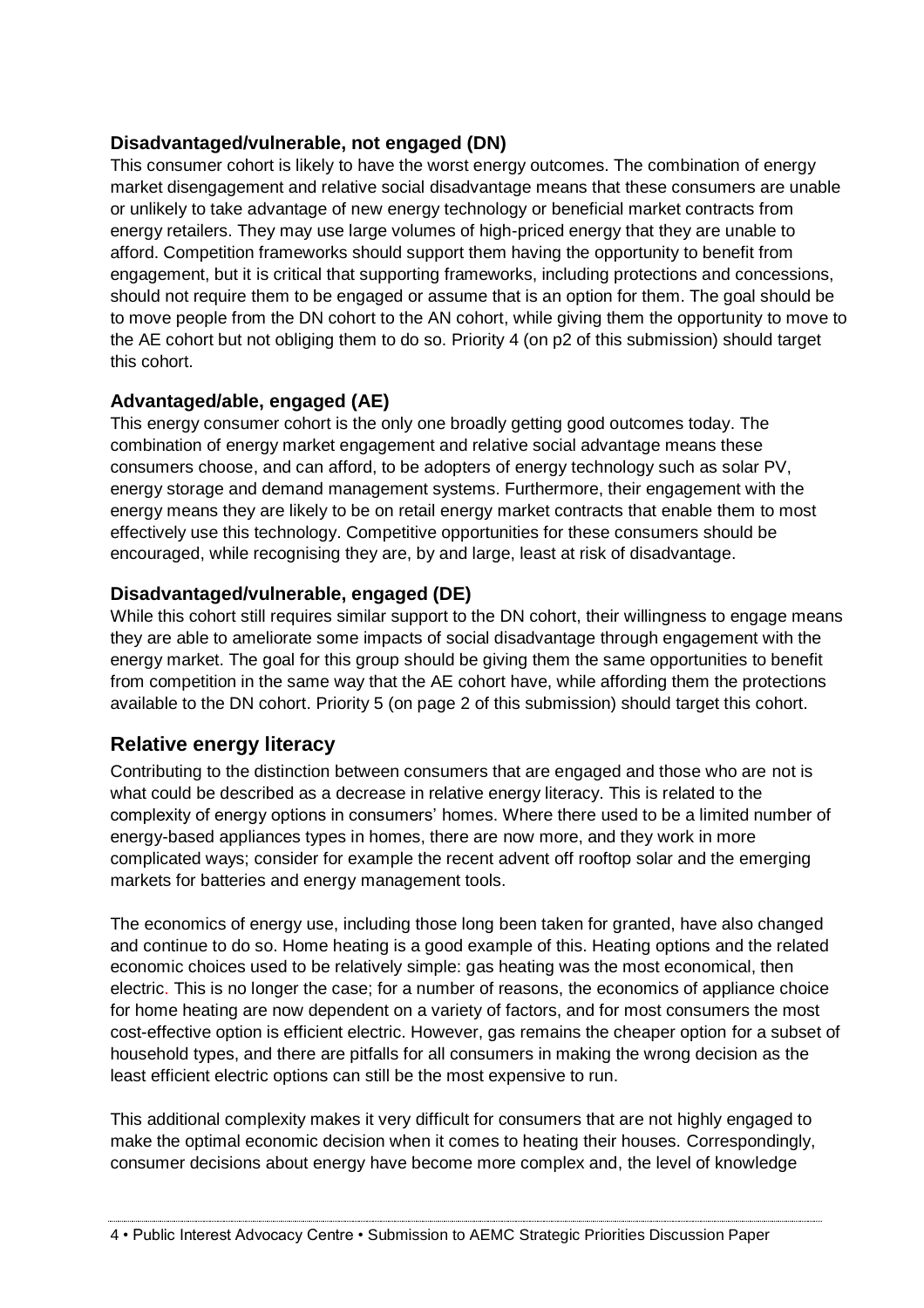required to be sufficiently energy literate to maximise their benefit has increased. Hence consumers, particularly those who are not engaged, have effectively become less energy literate relative to their needs.

# **Responses to consultation questions**

# **Analytical framework**

PIAC supports the proposed framework.

# **Suite of goals**

PIAC provides high level support for the proposed goals but provides comment on two of them here.

Demand Response and Demand Side Participation need to be prioritised. Any part in the energy supply chain that does not have an effective level of demand-side participation cannot be considered to be operating efficiently.

Importantly, characterising system security and reliability as a question of physics, not economics, overlooks the inherent cost-benefit trade-off. The reliability standard target is 0.002% USE, not zero, for good reason. It would not be efficient to try to plan the energy system to 100% reliability, and a 'gold-plated' wholesale market would be a likely outcome of doing so.

# **Initiatives and work programs**

### **Consumers**

(Please refer to the discussion on understanding contemporary consumer issues on pages 3 and 4 of this submission)

PIAC supports the initiatives and programs that lead to efficient price outcomes, accessible information and effective participation. PIAC agrees that a raft of measures is required to help consumers to fully understand and engage in the energy market. PIAC considers, however, that consumers should pay a fair and reasonable price for their energy without being engaged. PIAC recommends that consumers who either cannot or choose not to engage in the energy market should still have be able to access fair and reasonable energy services and be protected from practices which currently punish this lack of engagement through higher retail rates and missing out on possible discounts. For those consumers who choose to be more engaged, PIAC recommends that any barriers such as those which may limit access to their energy data or the ability to compare offers be removed.

PIAC is pleased that the consumer layer of the framework includes reviewing the consumer protections in the context of the new and emerging services – in particular, PIAC supports extending the National Energy Customer Framework to cover these customers. PIAC recommends that an effective approach to this is to provide a level of protection based on the potential impact to the consumer from losing access to the service.

For instance, a customer would receive a higher level of protection for a service which provides their primary source of energy compared to a similar customer where the service merely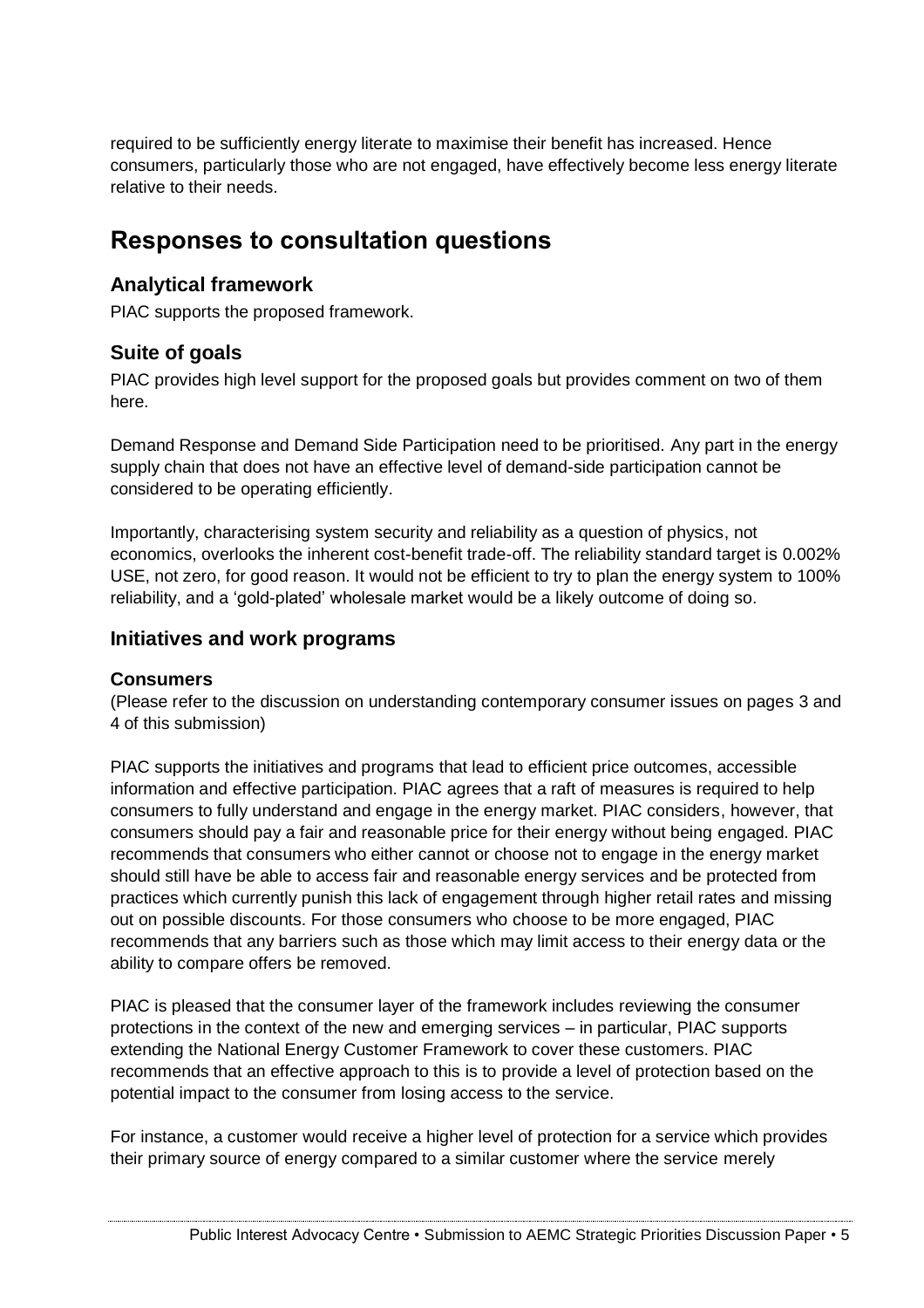supplements their primary source of energy. The first example may relate to a customer who is supplied by a Stand-Alone Power System and hence losing this system may result in the loss of all electricity supply. The second example may relate to a customer still connected to the grid but whose supply is augmented by a solar and battery system connected behind the meter; in this case, losing the behind the meter system would result in higher bills for their grid-supply but not the total loss of their electricity supply.

Further, noting Priority 6 on page 2 of this submission, PIAC considers that the COAG Energy Council (COAG EC) should also consider potential reforms to other policies which, while not directly energy-related, still impact consumers' energy consumption. These include policies around: building and appliance energy efficiency; housing laws and the ability of tenants to make capital upgrades to rental properties such as installing solar or battery systems; and the electrification of transport.

#### **Integration of energy and emissions policies**

Noting Priority 6 on page 2 of this submission, PIAC strongly supports the integration of energy and emissions policies.

### **System security and reliability**

(Please refer to PIAC's previous submission to the AEMC's Reliability Frameworks Review)<sup>1</sup>

As noted previously, PIAC is concerned that the programs and recommendations listed under system security and reliability do not make reference to consumers' willingness to pay. It is essential to remember that there may be substantial costs incurred in pursuing continually greater levels of system security and reliability – especially noting the relatively high levels currently experienced in the NEM.

Therefore, PIAC recommends that the COAG EC and market institutions pursue a work program which quantifies the value which consumers place on the current levels of security and reliability as well as the incremental costs (and benefits) of any increase or decrease in this level. This work should inform the work on system security and reliability to ensure that the proposed reforms reflect the true cost-benefit trade-off for consumers.

#### **Effective markets**

PIAC strongly supports measures to encourage demand-side participation in markets – this includes not only the wholesale spot market, but also the various ancillary markets which already exist in the NEM and ensuring they are able to participate in any new markets which develop in the future. This is driven by PIAC's contention that no market can be considered truly efficient or effective if it does not have optimal levels of demand-side as well as supply-side participation, illustrated by the table below.

<sup>1</sup> [http://www.aemc.gov.au/getattachment/62f49dd8-789c-4417-8241-9e1c7e99d5eb/Public-Interest-Advocacy-](http://www.aemc.gov.au/getattachment/62f49dd8-789c-4417-8241-9e1c7e99d5eb/Public-Interest-Advocacy-Centre.aspx)[Centre.aspx](http://www.aemc.gov.au/getattachment/62f49dd8-789c-4417-8241-9e1c7e99d5eb/Public-Interest-Advocacy-Centre.aspx)

<sup>6</sup> • Public Interest Advocacy Centre • Submission to AEMC Strategic Priorities Discussion Paper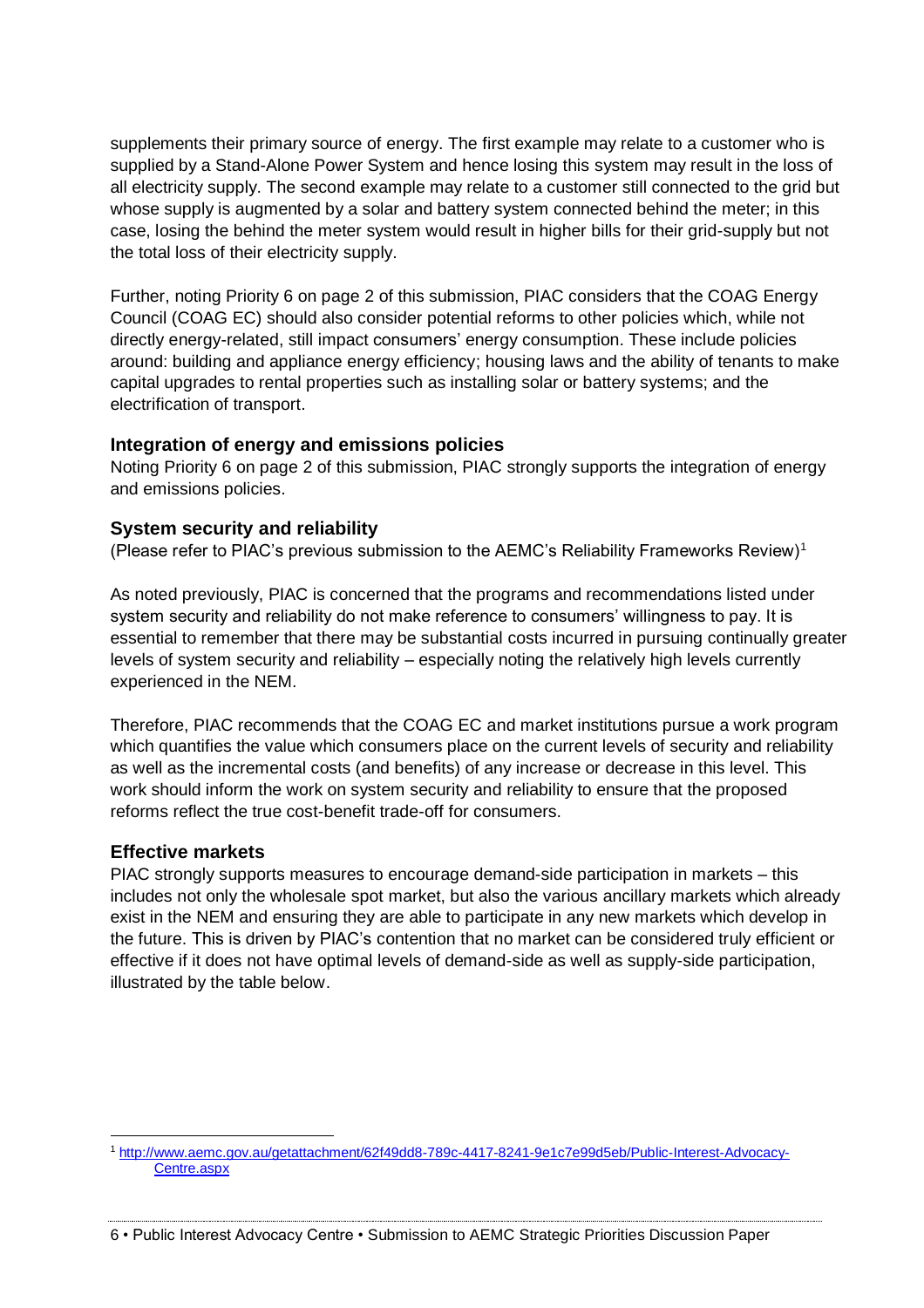| Stage in<br>supply chain            | Wholesale and<br>system operation                                                                                                                            | Transmission                                                                                                                                                                                                                      | <b>Distribution</b>                                                                                                                                                                                                                                                                         | Retail                                                                                                                                                                                                                                                        | Customer<br>(behind the meter)                                                                                                                                                                  |
|-------------------------------------|--------------------------------------------------------------------------------------------------------------------------------------------------------------|-----------------------------------------------------------------------------------------------------------------------------------------------------------------------------------------------------------------------------------|---------------------------------------------------------------------------------------------------------------------------------------------------------------------------------------------------------------------------------------------------------------------------------------------|---------------------------------------------------------------------------------------------------------------------------------------------------------------------------------------------------------------------------------------------------------------|-------------------------------------------------------------------------------------------------------------------------------------------------------------------------------------------------|
| Role of DR                          | Alternative to<br>expensive<br>generation to<br>meet peak<br>demand<br>Provide system<br>$\bullet$<br>security<br>Provide ancillary<br>$\bullet$<br>services | Avoid or defer<br>$\bullet$<br>capital<br>investment<br>Cost effective<br>٠<br>alternative to<br>expensive<br>interconnection<br>investment                                                                                       | Avoid or defer<br>$\bullet$<br>capital<br>investment<br>Provide power<br>٠<br>quality support                                                                                                                                                                                               | Manage<br>۰<br>wholesale<br>market exposure<br>Manage retail<br>$\bullet$<br>market exposure                                                                                                                                                                  | Reduce<br>$\bullet$<br>consumers'<br>electricity costs<br>Provide backup<br>٠<br>supply during<br>outage                                                                                        |
| Necessary<br>reforms or<br>outcomes | Demand<br>Response<br>Mechanism (that<br>is independent of<br>retailers)<br>5 minute<br>settlement                                                           | Offering DR to<br>٠<br>consumers<br>Provide products<br>$\bullet$<br>to allow<br>consumers to<br>self-select their<br>cost-reliability<br>level<br>Ringfencing<br>٠<br>arrangements<br>and network<br>incentives to<br>support DR | Offering DR to<br>$\bullet$<br>consumers<br>Network tariffs<br>$\bullet$<br>for DR<br>Provide products<br>$\bullet$<br>to allow<br>consumers to<br>self-select their<br>cost-reliability<br>level<br>Ringfencing<br>$\bullet$<br>arrangements<br>and network<br>incentives to<br>support DR | Pass on network<br>$\bullet$<br>tariffs and<br>products for DR<br>Provide products<br>$\bullet$<br>to allow<br>consumers to<br>self-select their<br>cost-reliability<br>level<br>Offer retail DR<br>$\bullet$<br>products for<br>wholesale price<br>arbitrage | Consumers are<br>$\bullet$<br>able to self-<br>select cost-<br>reliability trade-<br>$\int$ ff<br>Allow<br>$\bullet$<br>aggregation of<br>individual<br>consumers to<br>provide DR<br>portfolio |
| Essential                           |                                                                                                                                                              |                                                                                                                                                                                                                                   | Coordination of services and products to overcome split-incentives and barriers to efficient use of DR                                                                                                                                                                                      |                                                                                                                                                                                                                                                               |                                                                                                                                                                                                 |

*Figure 1 - The role of demand response in each part of the energy market and system*

As noted earlier, PIAC supports the creation of effective retail markets for those consumers who choose to engage in them to enable them to find offers and services which best match their particular needs or preferences. For those consumers who cannot or choose not to be engaged in these markets, PIAC supports measures that ensure these consumers are still able to access energy services at fair and reasonable prices.

#### **Networks**

Noting Priority 1 on page 2 of this submission, PIAC supports the proposals to review the economic incentives for network businesses to propose non-network solutions to address or defer network constraints. While PIAC does not necessarily support a move to a total expenditure (totex) model at this stage, PIAC would support reforms which remove any biases or barriers to the efficient use of non-network solutions.

PIAC stresses that pursuing non-network solutions, and reviewing the regulatory framework around them, must also extend to transmission network service providers. While the scale of nonnetwork solutions required to address transmission-level network constraints may be more challenging than at the distribution-level, the potential benefit of deferred network investment is also commensurately larger.